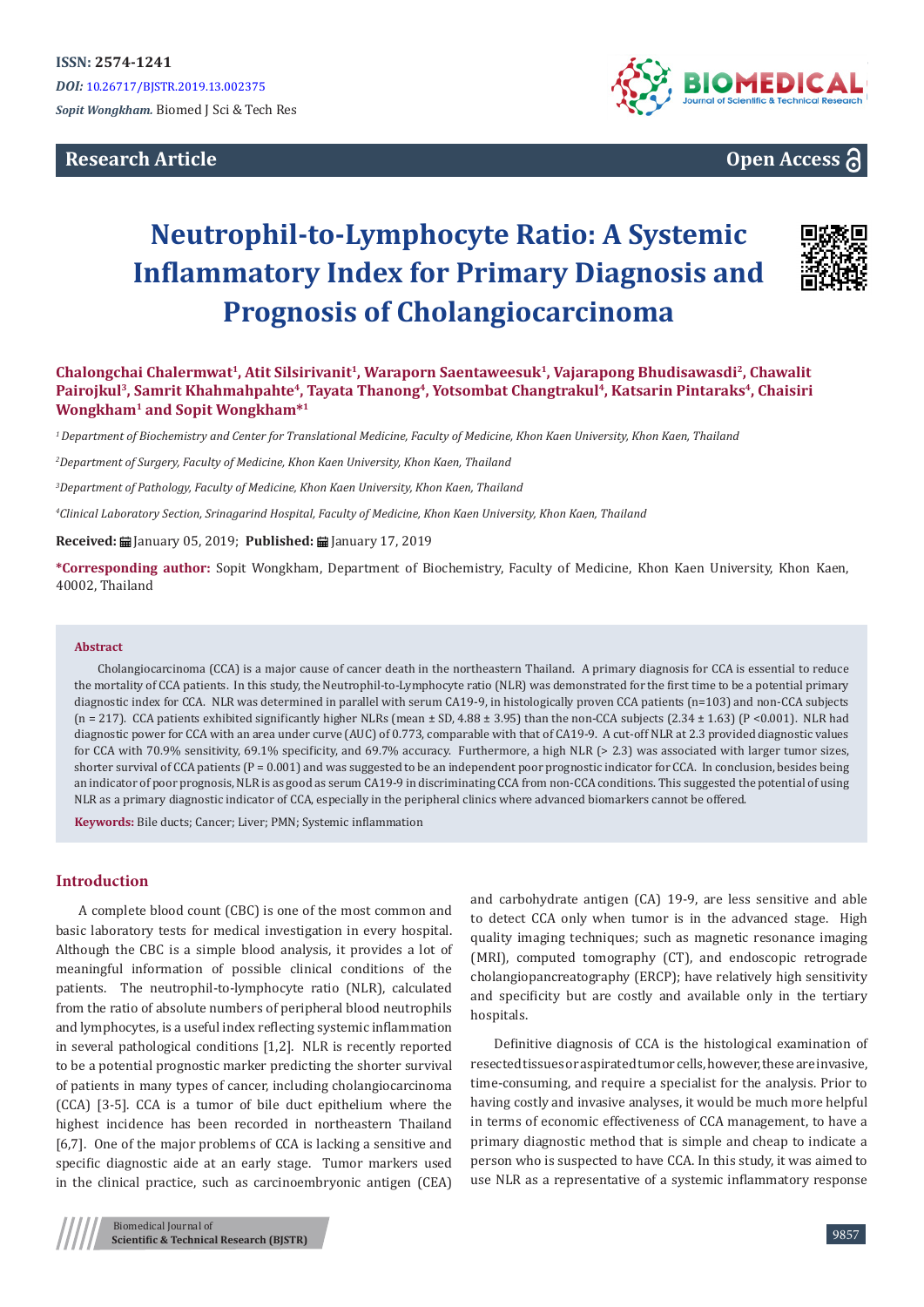that reflects the primary diagnosis for CCA. It is the first time to use the power of NLR for diagnosis of CCA. NLR was compared between CCA patients and non-CCA controls, including healthy persons (HE) and patients with benign hepato-biliary diseases (BHD) and other gastrointestinal cancers (OCA). In addition, the association of NLR with clinical parameters of CCA patients was analyzed to reveal the prognostic relevance of NLR. Finally, the diagnostic and prognostic values of NLR were compared with the reference serum marker, CA19-9. This study provides for the first time testing the use of NLR as an alternative index for primary diagnosis and prognosis of CCA.

## **Material and Methods**

## **CCA Patients and Control Subjects**



There were 320 subjects included in this study; 100 healthy individuals, and histologically proven 67 BHD, 50 OCA, and 103 CCA (Figure 1). CBCs and histological data were obtained from Department of Clinical Pathology, Srinagarind Hospital, and Department of Pathology, Faculty of Medicine, Khon Kaen University, Thailand. The study protocol was approved by the Ethics Committee for Human Research of Khon Kaen University (HE591346). Patients of BHD, OCA and CCA were admitted for surgical resection at Srinagarind Hospital, Khon Kaen University, and the final diagnoses were based on histology. The tumor stage of CCA patients was classified according to the 7th edition of the American Joint Committee on Cancer [8]. Healthy individuals were age-matched with asymptomatic persons with normal liver functions (AST  $\leq$  37 AU/ml, ALT  $\leq$  33 U/ml, ALP  $\leq$  121 U/ml) and normal fasting blood glucose (≤ 110 mg/dl).

## **Clinical Blood Parameters**

All blood parameters and clinical data were retrieved from the records of the Department of Clinical Pathology, Srinagarind Hospital, Faculty of Medicine, Khon Kaen University, Khon Kaen, Thailand. A complete blood count was analyzed in the UnicCel® DxH-800 Coulter Cellular Analysis system (Sysmex, Japan). Liver function tests, AST, ALT, and ALP, and tumor markers, CEA, CA19-9, were measured in a Cobas-e602 automatic analyzer (Roche, Japan). Neutrophil-to-Lymphocyte Ratios (NLR) were calculated from the absolute number (cells/µl) of neutrophils and lymphocytes.

#### **Statistical Analysis**

Statistical analyses were performed using SPSS 16.0 (SPSS, Chicago, IL). The NLRs of each group were presented as mean  $\pm$ S.D. The differences of blood parameters between CCA and non-CCAs were compared using Student's t-test. The power of NLR to discriminate CCA *vs*. non-CCA was determined by the receiver operating characteristic (ROC) analysis. Chi-square  $(\chi^2)$  was used to analyze the association of NLR and clinical outcomes of CCA patients. Survival analysis was analyzed using Kaplan-Meier plot and log-rank test. The Cox-proportional hazard model was used for multi-variate survival analysis.

**Cite this article:** Chalermwat C, Silsirivanit A, Saentaweesuk S, Bhudisawasdi V, Wongkham S, et al. Neutrophil-to-Lymphocyte Ratio: A System-ic Inflammatory Index for Primary Diagnosis and Prognosis of Cholangiocarcinoma. Biomed J Sci & Tech Res 13(2)-2019. BJSTR. MS.ID.002375. [3858] 9858<br>DOI: [10.26717/ BJSTR.2019.13.002375](http://dx.doi.org/10.26717/BJSTR.2019.13.002375).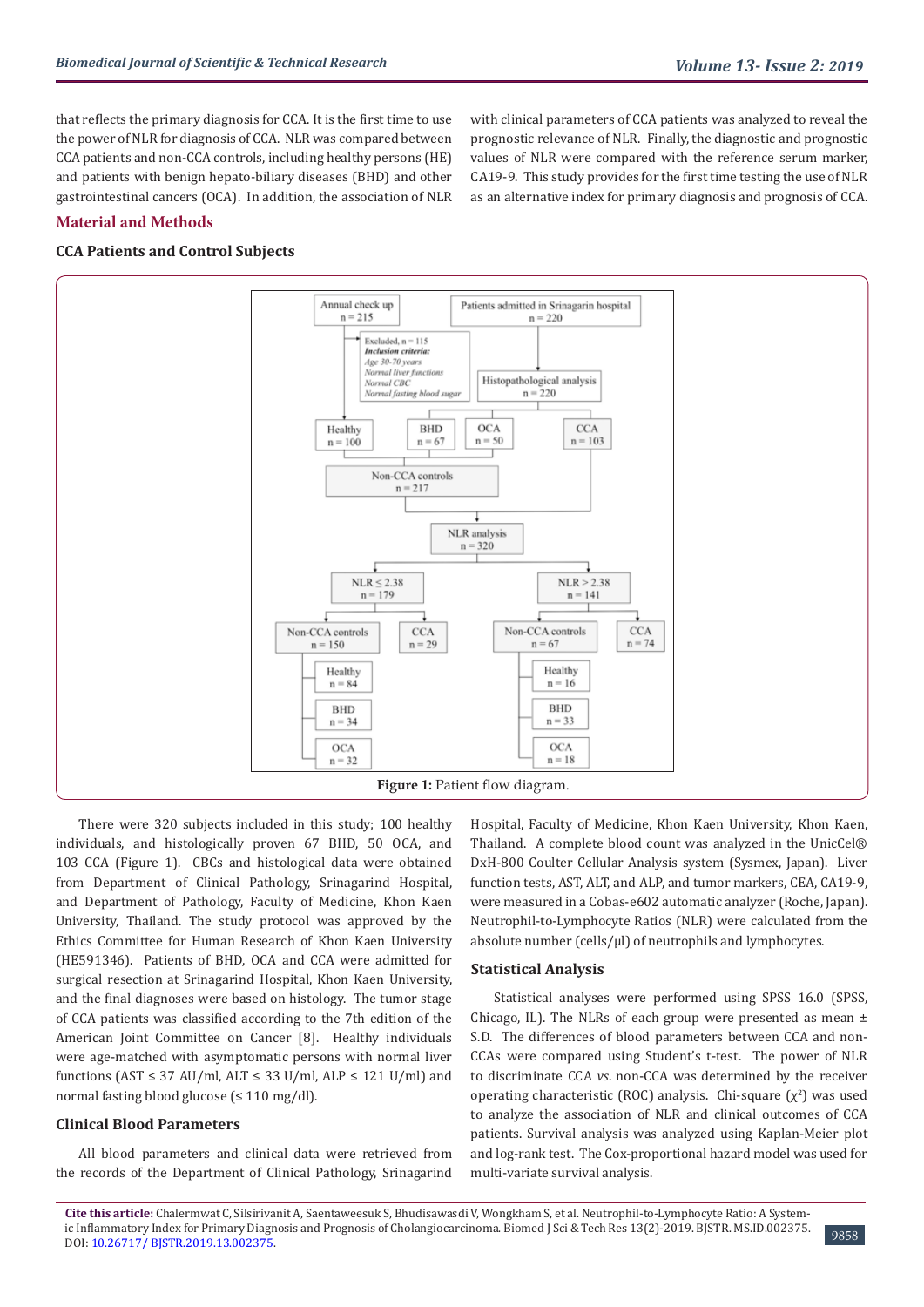## **Results**

## **Patient Demographics**

There were 67 cases diagnosed as BHD (5 cirrhosis and hepatitis, 19 benign/pseudo tumors and high-grade biliary dysplasia, 13 bile duct dilatations and biliary hyperplasia/dysplasia, 9 cholangitis/ biliary fibrosis, 6 simple biliary cysts and heamangioma, 15 cholecystitis and cholelithiasis). OCA subjects (50 cases) were classified as hepatoma (n = 34), biliary cystadenocarcinoma (n  $= 8$ ), carcinoma of ampulla of Vater and gall bladder (n  $= 6$ ), and

**Table 1:** Demographic data.

one each of pancreatic cancer, and 1 colon cancer. There were 103 cases identified as CCA. The age-matched HE cases  $(n = 100)$  were recruited from a healthy person who visited Srinagarind Hospital for annual health checkups. The demographic data of all subjects are shown in Table 1. The mean age and number of neutrophils of the subjects in each group were not significantly different. The numbers of white blood cells and neutrophils among the HE, BHD and OCA were comparable but were significantly lower than those of the CCA group  $(P < 0.001)$ .

| Groups           | $\mathbf n$  |      |        | Age         |                                   | Neutrophil                               | Lymphocyte                             |                                | Serum CA19-9                      |
|------------------|--------------|------|--------|-------------|-----------------------------------|------------------------------------------|----------------------------------------|--------------------------------|-----------------------------------|
|                  | <b>Total</b> | Male | Female | (years)     | WBC $\text{(cell/}\mu\text{l})$   | $\left( \frac{\text{cell}}{\mu} \right)$ | $\left(\frac{\text{cell}}{\mu}\right)$ | <b>NLR</b>                     | (U/ml)                            |
| <b>HE</b><br>100 |              | 37   | 63     | $51 \pm 12$ | $6,367 \pm 1,318$ <sup>a</sup>    | $3,535 \pm 952^{\circ}$                  | $2,078 \pm 517$                        | $1.77 \pm 0.53$ <sup>a</sup>   | $17 \pm 16^{\rm b}$               |
|                  |              |      |        | $(23-79)$   | $(4,300-11,200)$                  | $(286-6,494)$                            | $(1, 114 - 3, 920)$                    | $(0.15 - 3.06)$                | $(0-75)$                          |
| <b>BHD</b>       | 67           | 36   | 31     | $57 \pm 12$ | $8,304 \pm 2,783$ <sup>a, c</sup> | $4,975 \pm 2,413^{\text{a,c}}$           | $2,319 \pm 1,313$                      | $2.65 \pm 2.16^{\text{a,c}}$   | $152 \pm 310^{b,c}$               |
|                  |              |      |        | $(18-76)$   | $(4,700-20,000)$                  | $(2,044-15,800)$                         | $(949-4,408)$                          | $(0.67 - 9.55)$                | $(0-1000)$                        |
| <b>OCA</b>       | 50           | 28   | 20     | $56 \pm 11$ | $7,515 \pm 2,385$ <sup>a,d</sup>  | $4,569 \pm 2,133$ <sup>a, d</sup>        | $2.005 \pm 693$                        | $2.67 \pm 2.14$ <sub>a,c</sub> | $45 \pm 83$ <sup>c</sup>          |
|                  |              |      |        | $(18-76)$   | $(2,610-13,500)$                  | $(1,240-10,948)$                         | $(680-3,410)$                          | $(0.91 - 13.59)$               | $(0-427)$                         |
| CCA              | 103          | 73   | 30     | $55 \pm 10$ | $12,352 \pm 4,795$ <sup>c</sup>   | $8,795 \pm 4,412$ c                      | $2,254 \pm 1,020$                      | $4.91 \pm 3.95$ <sup>c</sup>   | $22,753 \pm 104,656$ <sup>d</sup> |
|                  |              |      |        | $(34-84)$   | $(4,100-28,100)$                  | $(2,214-23,885)$                         | $(460 - 5, 462)$                       | $(0.87 - 23.25)$               | $(0-726,400)$                     |

Data are mean ± SD, numbers in the parentheses are min-max.

a = P < 0.001; b = P < 0.01 vs. CCA group; c = P < 0.001, d = P < 0.05 vs. HE groups.

HE = Healthy persons, BHD = Benign hepato-biliary diseases, OCA = other cancers

## **NLR is Increased in CCA Patients and can Potentially be Used for Primary Diagnosis of CCA.**

The ratio between the absolute numbers of peripheral blood neutrophils to lymphocytes was calculated as "NLR". The normal subjects in this study had a mean NLR value of 1.77 ± 0.53 which was comparable to that of another study [9]. The CCA group exhibited NLR values ranging from 0.87-23.25. Given an NLR of 1.69 as normal [9], 89.3% (92/103) of CCA patients had abnormal NLRs, whereas 70.1% (47/67) of BHD and 66 % (33/50) of OCA possessed abnormal NLRs. The average NLR of the CCA group was significantly higher than those of all non-CCA groups (P < 0.001; Table 1). The NLRs of BHD and OCA groups were only slightly higher but still statistically different from the HE controls (P < 0.001; Figure 2A & Table 1). To assess the power of NLR in discriminating CCA from the control groups, ROC was analyzed. NLR significantly differentiated CCA patients from non-CCA controls (P < 0.001) with an area under curve of 0.773 (Figure 2B). The diagnostic values were calculated based on the cut-off value of NLR > 2.38 as suggested by the ROC curve. The NLR > 2.38 provided 70.9% (74/103) sensitivity, 69.1% (150/217) specificity, 52.1% (73/140) positive predictive value, 83.3% (150/180) negative predictive value, 30.9% (67/217) false positive, 29.1% (29/103) false negative, and 69.7% (223/320) accuracy (Table 2).



**Figure 2:** NLR as a diagnostic and prognostic marker of CCA.

A. NLR of CCA patients were significantly higher than those of HE, BHD, and OCA (\*P < 0.001, student t-test).

B. ROC analysis indicated that NLR could discriminate CCA from non-CCA (AUC = 0.773, P < 0.001).

C. Kaplan Meier plot and log rank test revealed that high NLR (NLR > 2.38) significantly indicated shorter survival of CCA patients  $(P \le 0.001)$ .

**Cite this article:** Chalermwat C, Silsirivanit A, Saentaweesuk S, Bhudisawasdi V, Wongkham S, et al. Neutrophil-to-Lymphocyte Ratio: A Systemic Inflammatory Index for Primary Diagnosis and Prognosis of Cholangiocarcinoma. Biomed J Sci & Tech Res 13(2)-2019. BJSTR. MS.ID.002375. ne inflaminatory mues for Frinlary Diagnosis and Frognosis of Cholangiocal Chroma. Dioffed J Ser & Tech Res 15(2)-2019. DJSTR. MS.ID.002575.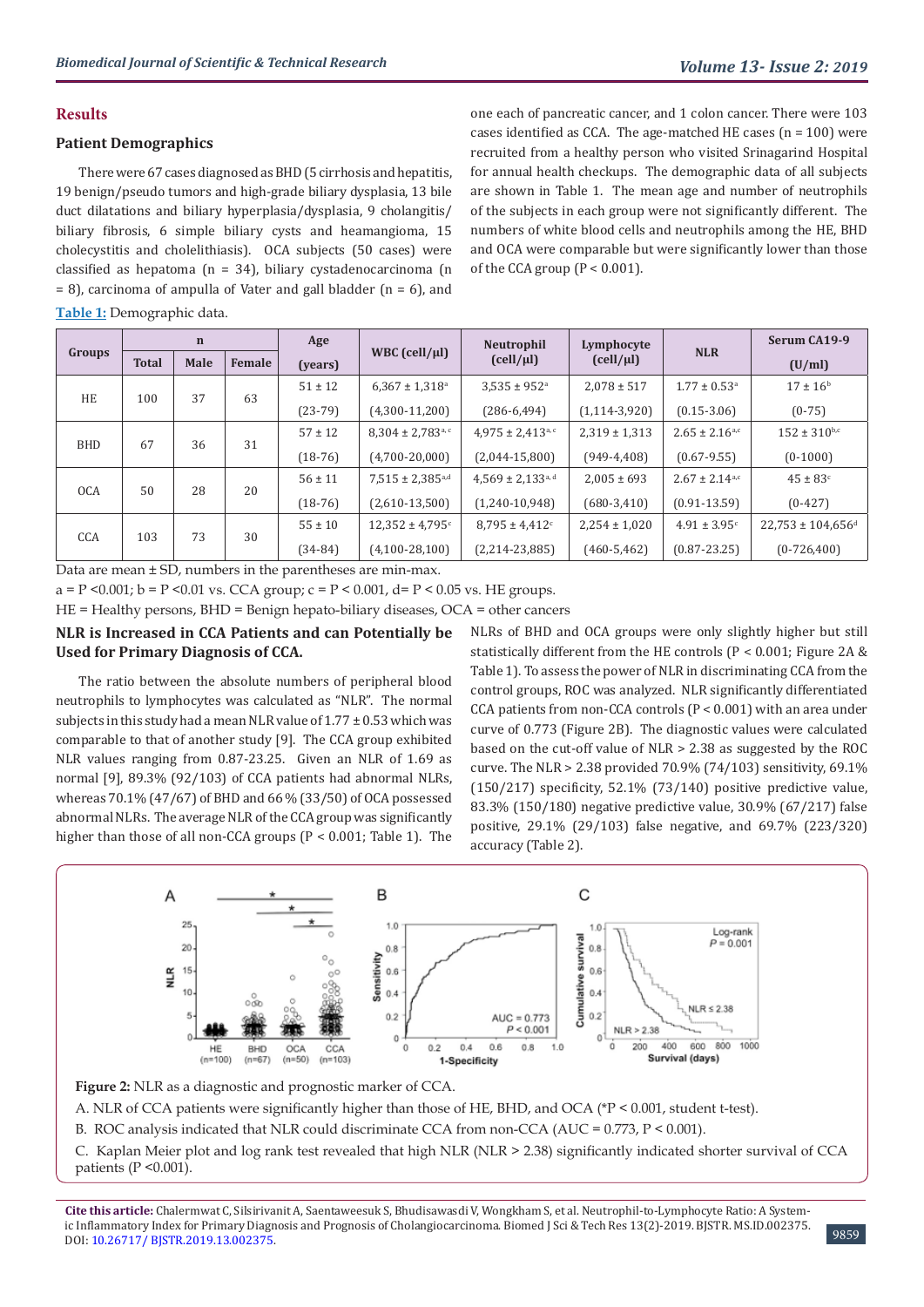| Diagnostic values                | CCA <i>vs.</i> non-CCA |        | <b>CCA</b> vs. HE |        | <b>CCA vs. BHD</b> |        | CCA vs. OCA |        |
|----------------------------------|------------------------|--------|-------------------|--------|--------------------|--------|-------------|--------|
|                                  | <b>NLR</b>             | CA19-9 | <b>NLR</b>        | CA19-9 | <b>NLR</b>         | CA19-9 | <b>NLR</b>  | CA19-9 |
| Sensitivity (%)                  | 70.9                   | 67.0   | 70.9              | 67.0   | 70.9               | 67.0   | 70.9        | 67.0   |
| Specificity (%)                  | 69.1                   | 79.3   | 84.0              | 88.0   | 50.7               | 68.7   | 64.0        | 76.0   |
| Positive predictive value (%)    | 52.1                   | 60.5   | 82.2              | 85.2   | 69.1               | 76.7   | 80.4        | 85.2   |
| Negative predictive value $(\%)$ | 83.3                   | 83.5   | 74.3              | 72.1   | 54.0               | 57.5   | 52.5        | 76.0   |
| False positive (%)               | 30.9                   | 20.7   | 16.0              | 12.0   | 49.3               | 31.3   | 36.0        | 24.0   |
| False negative (%)               | 29.1                   | 33.0   | 29.1              | 33.0   | 29.1               | 33.0   | 29.1        | 33.0   |
| Accuracy $(\% )$                 | 69.7                   | 75.3   | 77.8              | 77.3   | 63.5               | 67.6   | 69.3        | 69.9   |

**Table 2:** Diagnostic values of NLR and serum CA19-9 for CCA.

CCA (n =103), non-CCA (n = 217), HE (n = 100), BHD (n = 67), OCA (n = 50).

## **Diagnostic Powers of CA19-9 and NLRs for Diagnosis of CCA are Comparable**

Serum CA19-9, a general tumor marker for CCA, of each subject was also determined for comparison with NLR. Serum CA19-9 levels of the disease groups (BHD, OCA and CCA) were significantly higher than those of the healthy control groups (Table 1). The level of CA19-9 of OCA, however, was not significantly different from those of BHD. Given the CA19-9 of 37 U/ml as the normal level, 12.0% (12/100) of HE, 31.3% (21/67) of BHD, 24.0% (12/50) of OCA and 67.0% (69/103) of CCA had a CA19-9 higher than the normal value. Of these, the CA19-9 level of the CCA group had

highest diversity and was markedly higher than those of OCA, BHD and HE groups (P < 0.001; Table 1 & Figure 3A). To determine the diagnostic powers of CA19-9 in this studied cohort, the ROC analysis was performed. CA19-9 could discriminate CCA from non-CCA (P < 0.001) with an area under curve of 0.763 (Figure 3B). Using a general diagnostic cut off value at 37 U/ml, CA19-9 provided 67.0% (69/103) sensitivity, 79.3% (172/217) specificity, 60.5% (69/114) positive predictive value, 83.5% (172/206) negative predictive value, 20.7% (45/217) false positive, 33.0% (34/103) false negative, and 75.3% (241/320) accuracy. Table 2 demonstrates the discriminating powers of NLR and serum CA19-9 for diagnosis of CCA in the different control groups.



**Figure 3:** CA19-9 as a diagnostic and prognostic marker of CCA.

- A. Level of serum CA19-9 of CCA patents was significantly higher than those of HE, BHD, and OCA (\*P < 0.001, student t-test).
- B. Using ROC analysis, CA19-9 discriminated CCA from non-CCA with AUC = 0.763 (P < 0.001).
- C. CA19-9, at cut-off 37 U/ml, was not related to survival of CCA patients ( $P = 0.229$ ).

## **Higher NLRs Indicate Poor Clinical Outcomes of CCA Patients**

Overall median survival of CCA patients in this study was 186 days with 95% CI of 136.3-235.7 days. To signify the prognostic relevance of NLR, CCA patients were categorized according to NLR value into 2 groups, low NLR (NLR  $\leq$  2.38) and high NLR (NLR > 2.38). Survival analysis using Kaplan Meier plot and log rank test showed that CCA patients with high NLR (median survival 148 days; 95% CI, 115.4-180.6 days) exhibited significantly shorter

survivals compared to those with low-NLR (median survival 284 days;  $95\%$  CI,  $147.1-420.9$  days) (P = 0.001; Figure 2C). In addition, the univariate analysis revealed that NLR had a positive correlation with tumor size  $(P = 0.042)$  but no other parameters e.g., age, sex, histological types, tumor stages, jaundice, CEA and CA19-9 (Table 3). Multivariate analysis using the Cox-proportional hazard model revealed the clinical significance of NLR as an independent prognostic factor for CCA (P = 0.004; Table 4). Compared with NLR, serum CA19-9 at cut-off 37 U/ml was not related to survival of CCA patients ( $P = 0.229$ ; Figure 3C).

**Cite this article:** Chalermwat C, Silsirivanit A, Saentaweesuk S, Bhudisawasdi V, Wongkham S, et al. Neutrophil-to-Lymphocyte Ratio: A System-ic Inflammatory Index for Primary Diagnosis and Prognosis of Cholangiocarcinoma. Biomed J Sci & Tech Res 13(2)-2019. BJSTR. MS.ID.002375. [3860] 9860<br>DOI: [10.26717/ BJSTR.2019.13.002375](http://dx.doi.org/10.26717/BJSTR.2019.13.002375).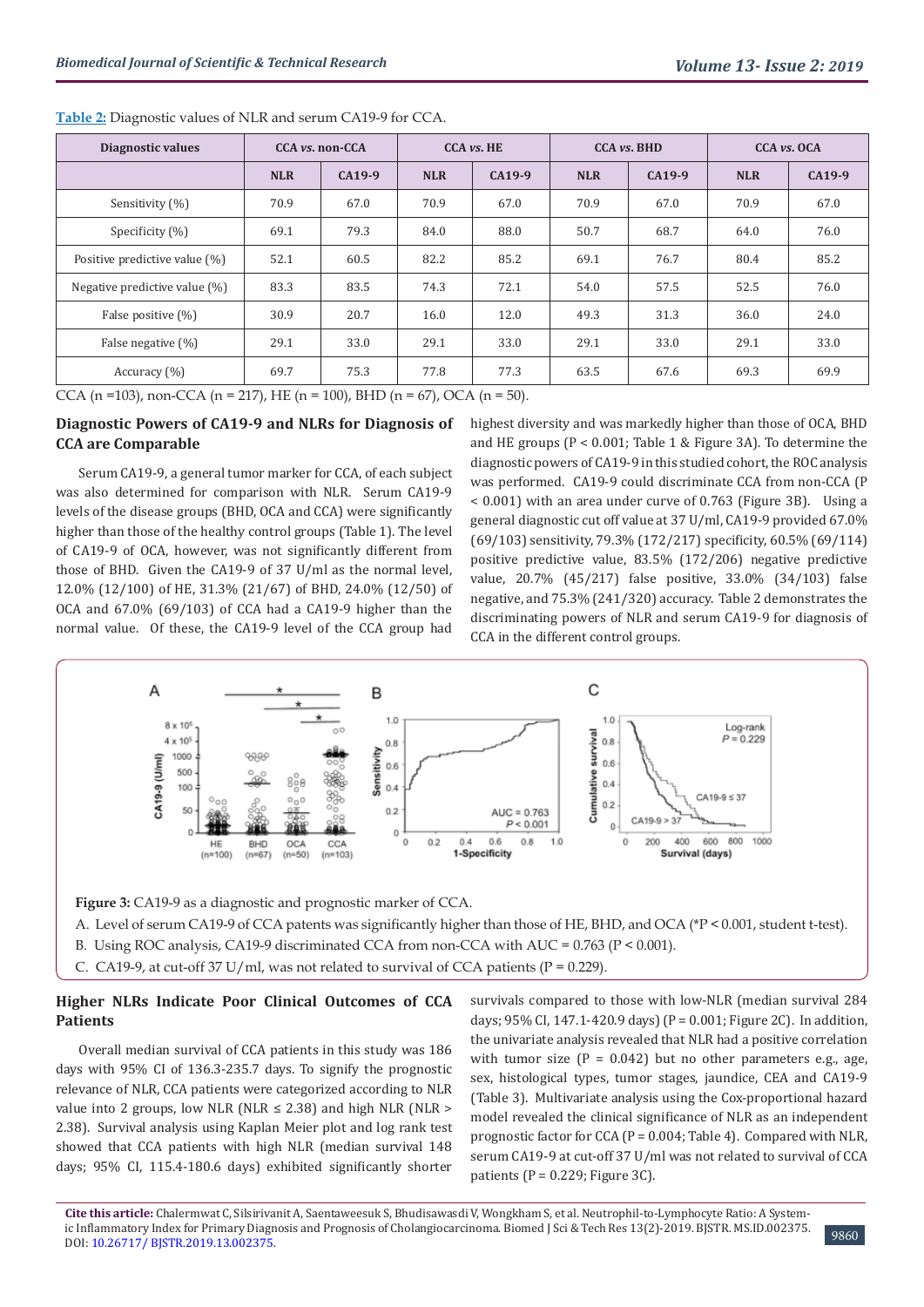|                      | <b>Clinical parameters</b> | $NLR \leq 2.38$<br>NLR > 2.38 |            | $\mathbf{P}$ |
|----------------------|----------------------------|-------------------------------|------------|--------------|
| Age                  | $\leq 55$ year             | 12                            | 38         | 0.266        |
|                      | $> 55$ year                | 18                            | 35         |              |
| Sex                  | Male                       | 17                            | 55         | 0.060        |
|                      | Female                     | 13                            | 18         |              |
| Histological type    | PAP                        | $\, 8$                        | 12         | 0.233        |
|                      | Non-PAP                    | 22                            | 61         |              |
| Staging              | $I-III$                    | 6                             | 6          | 0.090        |
|                      | ${\rm IV}$                 | 24                            | 67         |              |
| Tumor size           | $\leq 5$ cm                | $\overline{7}$                | $\sqrt{ }$ | 0.042        |
|                      | $> 5 \text{ cm}$           | $\overline{7}$                | 27         |              |
| Jaundice             | $TB \leq 2 mg/dl$          | $22\,$                        | 40         | 0.081        |
|                      | TB > 2 mg/dl               | 8                             | 33         |              |
| CA19-9               | $\leq 37$ U/ml             | 10                            | 24         | 0.964        |
|                      | $> 37$ U/ml                | $20\,$                        | 49         |              |
| $\operatorname{CEA}$ | $\leq 5$ ng/ml             | 14                            | 37         | 0.711        |
|                      | $> 5$ ng/ml                | 16                            | 36         |              |

**Table 3:** Correlation of NLR and clinical parameters of CCA patients.

## **Table 4:** Cox-proportional hazard models.

|                       | $\mathbf n$ | <b>Adjusted HR</b> | 95% CI          | $\mathbf P$ |
|-----------------------|-------------|--------------------|-----------------|-------------|
| NLR                   |             |                    |                 |             |
| $\leq 2.38$           | 30          | $\mathbf{1}$       | $1.203 - 5.469$ | 0.015       |
| > 2.38                | 73          | 2.565              |                 |             |
| Age                   |             |                    |                 |             |
| $\leq 55$ year        | $50\,$      | $1\,$              | $1.397 - 5.492$ | 0.004       |
| $> 55\,\mathrm{year}$ | 53          | 2.770              |                 |             |
| Sex                   |             |                    |                 |             |
| Male                  | 72          | $\mathbf{1}$       | $0.239 - 0.963$ | 0.039       |
| Female                | 31          | 0.479              |                 |             |
| Histological type     |             |                    |                 |             |
| PAP                   | $20\,$      | $1\,$              | $1.397 - 6.499$ | 0.005       |
| Non-PAP               | 83          | 3.013              |                 |             |
| Staging               |             |                    |                 |             |
| $I-III$               | 12          | $\,1\,$            | $0.419 - 3.948$ | 0.660       |
| ${\rm IV}$            | $\rm 91$    | 1.286              |                 |             |
| Tumor size            |             |                    |                 |             |
| $\leq 5$ cm           | 14          | $1\,$              | $0.725 - 4.851$ | 0.195       |
| $> 5 \text{ cm}$      | 34          | 1.876              |                 |             |

**Cite this article:** Chalermwat C, Silsirivanit A, Saentaweesuk S, Bhudisawasdi V, Wongkham S, et al. Neutrophil-to-Lymphocyte Ratio: A Systemic Inflammatory Index for Primary Diagnosis and Prognosis of Cholangiocarcinoma. Biomed J Sci & Tech Res 13(2)-2019. BJSTR. MS.ID.002375. IC Inhammatory mues for Primary Diagnosis and Prognosis of Cholangiocarcinoma. Blomed J Sci & Tech Res 13(2)-2019. BJSTR. MS.ID.002375.<br>DOI: [10.26717/ BJSTR.2019.13.002375](http://dx.doi.org/10.26717/BJSTR.2019.13.002375).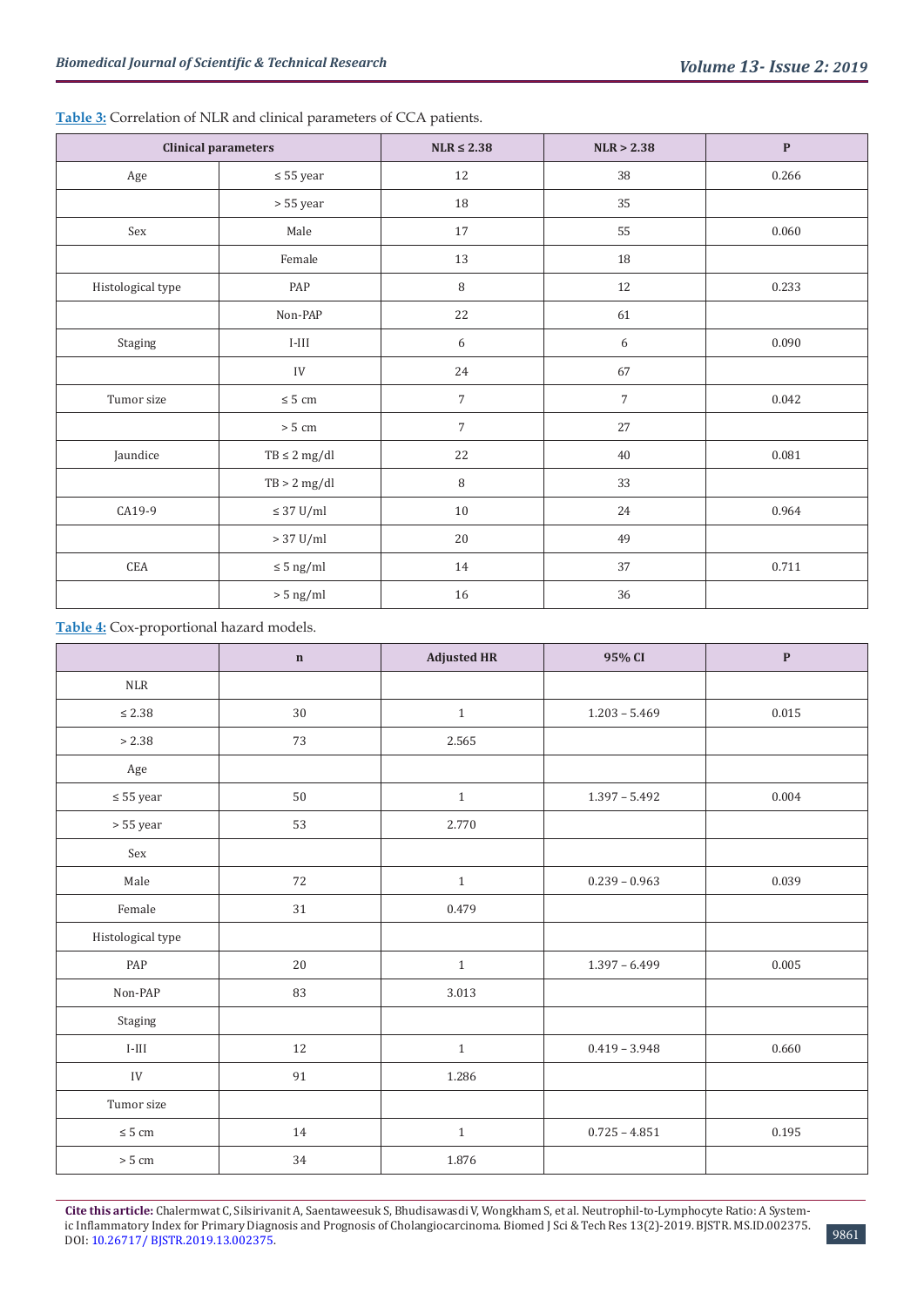#### **Discussion**

Lymphocytes, neutrophils and monocytes are cellular mediated inflammatory responders that play significant roles in tumor development and progression. In the past decade, NLR has been recognized as an independent prognostic factor in many cancers, including CCA [3,10-15]. A recent meta-analysis revealed that a higher pre-operative NLR was associated with the unfavorable prognosis of CCA patients [16]. A series of studies compared liver fluke-related and non-liver fluke-infected CCA, identified distinct expression profiles [17], different somatic mutations [18] and different DNA hypermethylaion patterns [19]. A high NLR has been reported as a poor prognostic marker for non-liver fluke-infected CCA in many studies. This study shows for the first time in liver fluke-related CCA, that NLR can be used as,

- a) A diagnostic indicator;
- b) Prognostic indicator; and

c) An equivalent marker with CA19-9 for primary screening for CCA.

CCA is difficult to diagnose at an early stage, which may be due to the non-specific symptoms and lacking an early and sensitive marker. As a consequence, most of CCA patients are detected at a late stage when the tumor has metastasized. There are many attempts searching for serum biomarkers that can differentiate CCA with a high sensitivity and specificity, e.g., mucin-MUC5AC [20], interleukin-6 [21], and CA-S121 [22]. Although these markers provided a satisfactory diagnostic power for CCA, the use of these biomarkers in clinical practice is limited. This may due to the assays of these markers are unavailable in the routine service of the hospitals. On the other hand, serum CA19-9 and CEA, even with lower sensitivity and specificity, are however, the common markers used for diagnosis of CCA. This may be because they are available in the hospital laboratory. A complete blood count is basic blood analysis used to support clinical investigations in every hospital. In the present study, NLR and serum CA19-9 were determined in parallel. In this setting, NLR was shown to be a potential diagnostic marker for CCA with 70.9% sensitivity and 69.1% specificity comparable with those of serum CA19-9 with 67.0% sensitivity and 79.3% specificity.

CCA patients possessed high numbers of WBCs and neutrophils that may generate a high NLR compared with the control groups. ROC suggested NLR > 2.38 as the cut-off that could differentiate CCA patients from the control groups. In addition, both NLR and serum CA19-9 could be used to distinguish HE, BHD and OCA from CCA with similar diagnostic powers (Table 2). The results presented herein, suggest that NLR had a diagnostic power for differentiating CCA equivalent to serum CA19-9. NLR was recently reported to be a candidate for primary diagnosis in many types of cancers such as gastric cancer [23], glioma [24], and pancreatic cancer [25]. In these previous studies, NLR yielded diagnostic powers for sensitivity of 47.3-78.3 % and specificity of 76.0-90.5% for diagnosis of the diseases. When compared with the present study, NLR showed a nearly 70% sensitivity and specificity for

diagnosis of CCA. In combination with other markers, NLR, could increase the diagnostic efficiency of the single test. For example, in gastric cancer, compared with CEA alone, a combined NLR with CEA increased the specificity of diagnosis from 78.77% to 89.44% but reduced sensitivity from 54.23% to 51.24% [23]. Based on current analysis, a combined NLR and CA19-9 raised up the specificity for non-CCA exclusion of CA19-9 from 79.3% to 88.5% (data not shown). The sensitivity of CA19-9 to detect CCA, however, was reduced from 67.0% to 47.6%, suggesting a combined NLR and CA19-9 approach may be of benefit to screen out non-CCA persons.

Many studies in the past decade indicated NLR as an independent prognostic factor for many solid tumors including CCA [5,10,26]. Recently, a systematic review and meta-analysis of NLR as a prognostic indicator of solid tumors revealed that NLR > 4 was associated with a hazard ratio for overall survival of 1.81. In the present study, NLR > 2.38 was significantly associated with unfavorable prognosis of CCA patients with a hazard ratio for overall survival of 2.565. CCA patients with high NLRs (> 2.38) had significantly shorter survival than those with a low NLR. Various cut-off NLRs ranging from 2.49 to 5.0 were found to be a poor prognostic indicator of CCA [3,10-15]. A current meta-analysis for NLR as a prognostic indicator for CCA revealed that a higher pre-operative NLR of 2.49-5.0 was associated with an unfavorable prognosis of CCA patients [16]. As all previous studies were reported from non-liver fluke-related CCA, the present study supports that a high NLR can be the prognostic marker for CCA regardless of the causative origins. NLR represents a systemic inflammation and has been marked as an enhancer of tumor progression via promoting angiogenesis and metastasis [27]. Meta-analysis in liver cancers revealed that infiltration of tumor stroma with neutrophils is associated with poor prognosis [5].

The present study demonstrated the association of NLR with tumor size, suggesting the roles of inflammation in promoting tumor growth. This observation was in agreement with the report from Chen and co-workers [10] on the fact that cytokines produced either from inflammatory cells or cancer cells are possibly the factors potentiating cancer cell proliferation and tumor angiogenesis. Previous reports in CCA suggested the elevation of inflammatory cytokines, such as interleukin (IL)-6, IL-8, and TGFbeta, etc., involved in tumor progression and metastasis [28]. A blood smear provides basic information about patient including immune responses via a differential count of white blood cells. NLR, the ratio between neutrophils and lymphocytes, has been shown to be a useful index representing a systemic inflammatory response. In Thailand, the cost for analyzing a CBC is 9 times cheaper than CA19-9, though the diagnostic values for CCA provided by NLR are comparable with CA19-9.

This study suggests NLR as a potential primary diagnostic index for CCA and should be determined before other high cost analysis, e.g., tumor markers, ultrasonography, MRI, or CT-scan are invested in, especially in remote or peripheral hospitals. Taken together, NLR is suggested to be an alternative index considered for primary diagnosis comparable to serum CA19-9. A combined NLR with serum CA19-9 increases the specificity for detection of CCA. As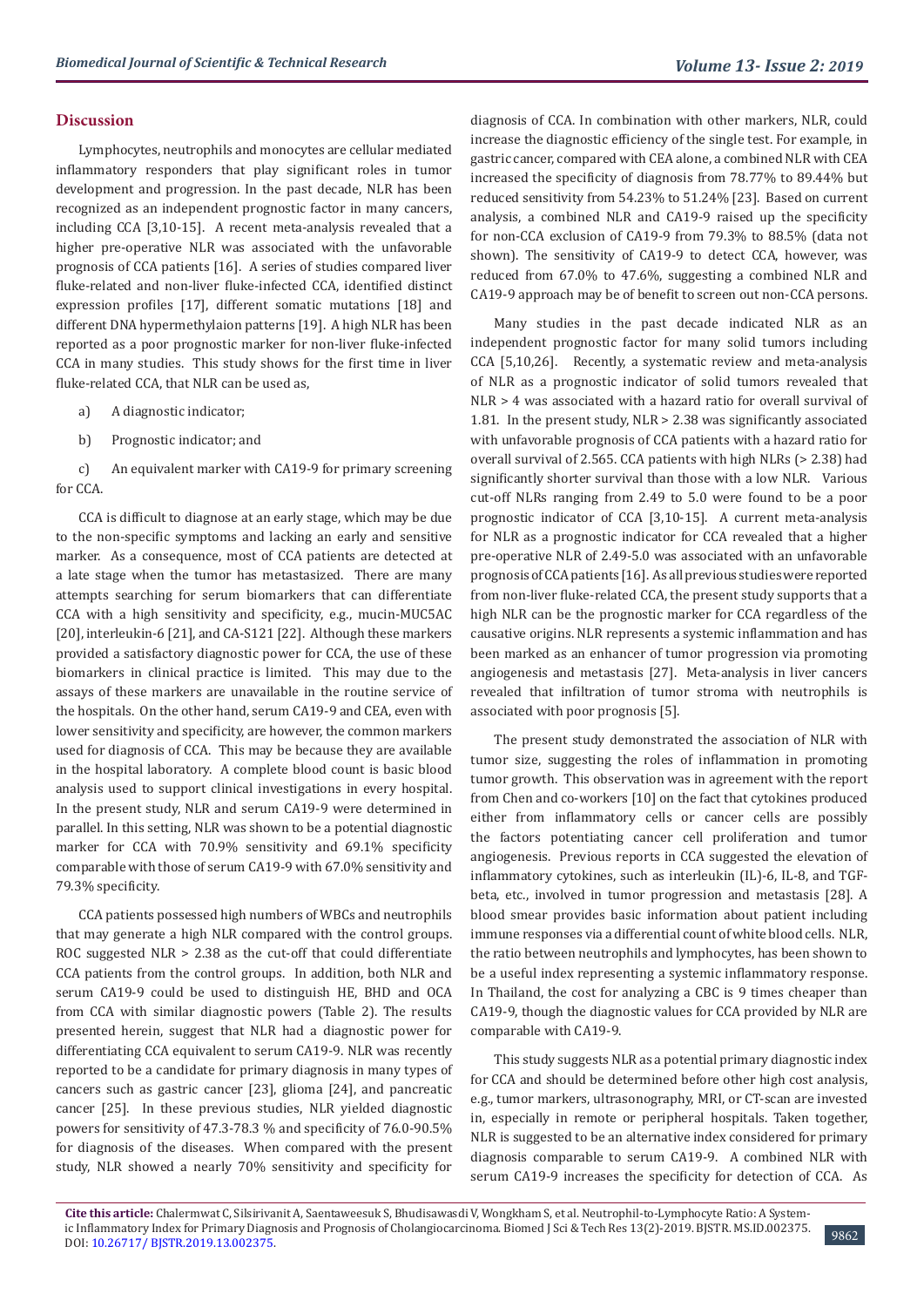88% of CCA patients recruited in the present study were patients with metastasis and suspected to be liver fluke-related CCA, the implication of NLR for primary diagnosis of early stage CCA should be interpreted with caution. A high NLR was also demonstrated to be associated with adverse overall survival of patients and could be used as a poor prognostic prediction of CCA regardless of the etiology. This indicator may provide constructive information for therapeutic decision making for individual patients and classify patients in clinical trials. It is then proposed that NLR might be a readily available and an inexpensive marker for primary diagnosis and prognosis of CCA.

#### **Conclusion**

Late diagnosis is a major problem for CCA since the prognosis of a good clinical outcome at advanced stage of the disease is greatly diminished. CCA currently lacks a quick, inexpensive and sensitive marker to reflect the existing of disease. In this study, the potential of NLR as a primary diagnostic and prognostic marker for CCA was demonstrated. Diagnostic values of NLR were comparable with CA19-9, a tumor marker that has been generally used for CCA diagnosis. Moreover, high levels of NLR can predict the poor clinical outcomes of CCA patients. NLR may be a sensitive and inexpensive potential marker for primary diagnosis and prognostic prediction of CCA.

#### **Acknowledgement**

We would like to thank the support from Faculty of Medicine, Khon Kaen University (RG60201), and Prof. James A. Will for English editing via Publication Clinic, KKU. We appreciated the contribution of Ms N. Sridadom, Ms P. Main and the staffs of Department of Clinical Pathology, Srinagarind Hospital for data collection.

#### **References**

- 1. [Sacdalan DB, Lucero JA, Sacdalan DL \(2018\) Prognostic utility of](https://www.ncbi.nlm.nih.gov/pubmed/29503570)  [baseline neutrophil-to-lymphocyte ratio in patients receiving immune](https://www.ncbi.nlm.nih.gov/pubmed/29503570)  [checkpoint inhibitors: a review and meta-analysis. Onco Targets Ther](https://www.ncbi.nlm.nih.gov/pubmed/29503570)  [11: 955-965.](https://www.ncbi.nlm.nih.gov/pubmed/29503570)
- 2. [Tan TP, Arekapudi A, Metha J, Prasad A, Venkatraghavan L \(2015\)](https://www.ncbi.nlm.nih.gov/pubmed/25781147)  [Neutrophil-lymphocyte ratio as predictor of mortality and morbidity](https://www.ncbi.nlm.nih.gov/pubmed/25781147)  [in cardiovascular surgery: a systematic review. ANZ J Surg 85: 414-419.](https://www.ncbi.nlm.nih.gov/pubmed/25781147)
- 3. [He C, Mao Y, Lao X, Li S, Lin X \(2018\) Neutrophil-to-lymphocyte ratio](https://www.ncbi.nlm.nih.gov/pubmed/29541193)  [predicts overall survival of patients with combined hepatocellular](https://www.ncbi.nlm.nih.gov/pubmed/29541193)  [cholangiocarcinoma. Oncol Lett 15: 4262-4268.](https://www.ncbi.nlm.nih.gov/pubmed/29541193)
- 4. [Song JY, Chen MQ, Guo JH, Lian SF, Xu BH \(2018\) Combined pretreatment](https://www.ncbi.nlm.nih.gov/pmc/articles/PMC5794383/)  [serum CA19-9 and neutrophil-to-lymphocyte ratio as a potential](https://www.ncbi.nlm.nih.gov/pmc/articles/PMC5794383/)  [prognostic factor in metastatic pancreatic cancer patients. Medicine](https://www.ncbi.nlm.nih.gov/pmc/articles/PMC5794383/)  [\(Baltimore\) 97: e9707.](https://www.ncbi.nlm.nih.gov/pmc/articles/PMC5794383/)
- 5. [Xue TC, Zhang L, Xie XY, Ge NL, Li LX, et al. \(2014\) Prognostic significance](https://www.ncbi.nlm.nih.gov/pubmed/24788770)  [of the neutrophil-to-lymphocyte ratio in primary liver cancer: a meta](https://www.ncbi.nlm.nih.gov/pubmed/24788770)[analysis. PLoS One 9: e96072.](https://www.ncbi.nlm.nih.gov/pubmed/24788770)
- 6. [Blechacz B, Komuta M, Roskams T, Gores GJ \(2011\) Clinical diagnosis](https://www.ncbi.nlm.nih.gov/pubmed/21808282)  [and staging of cholangiocarcinoma. Nat Rev Gastroenterol Hepatol 8:](https://www.ncbi.nlm.nih.gov/pubmed/21808282)  [512-522.](https://www.ncbi.nlm.nih.gov/pubmed/21808282)
- 7. [Shin HR, Oh JK, Masuyer E, Curado MP, Bouvard V, et al. \(2010\) Comparison](https://www.ncbi.nlm.nih.gov/pubmed/21198257)  [of incidence of intrahepatic and extrahepatic cholangiocarcinoma--focus](https://www.ncbi.nlm.nih.gov/pubmed/21198257)  [on East and South-Eastern Asia. Asian Pac J Cancer Prev 11: 1159-1166.](https://www.ncbi.nlm.nih.gov/pubmed/21198257)
- 8. [Edge SB, Compton CC \(2010\) The American Joint Committee on Cancer:](https://www.ncbi.nlm.nih.gov/pubmed/20180029)

[the 7th edition of the AJCC cancer staging manual and the future of TNM.](https://www.ncbi.nlm.nih.gov/pubmed/20180029) [Ann Surg Oncol 17: 1471-1474.](https://www.ncbi.nlm.nih.gov/pubmed/20180029)

- 9. [Forget P, Khalifa C, Defour JP, Latinne D, Van Pel MC, et al. \(2017\) What is](https://www.ncbi.nlm.nih.gov/pmc/articles/PMC5217256/) [the normal value of the neutrophil-to-lymphocyte ratio? BMC Res Notes](https://www.ncbi.nlm.nih.gov/pmc/articles/PMC5217256/) [10: 12.](https://www.ncbi.nlm.nih.gov/pmc/articles/PMC5217256/)
- 10. [Chen Q, Yang LX, Li XD, Yin D, Shi SM, et al. \(2015\) The elevated](https://www.ncbi.nlm.nih.gov/pubmed/25672606) [preoperative neutrophil-to-lymphocyte ratio predicts poor prognosis](https://www.ncbi.nlm.nih.gov/pubmed/25672606) [in intrahepatic cholangiocarcinoma patients undergoing hepatectomy.](https://www.ncbi.nlm.nih.gov/pubmed/25672606) [Tumour Biol 36: 5283-5289.](https://www.ncbi.nlm.nih.gov/pubmed/25672606)
- 11. [Cho H, Yoo C, Kim KP, Jeong JH, Kang J, et al. \(2018\) Prognostic Implication](https://www.ncbi.nlm.nih.gov/pubmed/29192354) [of Inflammation-based Prognostic Scores in Patients with Intrahepatic](https://www.ncbi.nlm.nih.gov/pubmed/29192354) [Cholangiocarcinoma Treated with First-line Gemcitabine plus Cisplatin.](https://www.ncbi.nlm.nih.gov/pubmed/29192354) [Invest New Drugs 36\(3\): 496-502.](https://www.ncbi.nlm.nih.gov/pubmed/29192354)
- 12. [Gomez D, Morris-Stiff G, Toogood GJ, Lodge JP, Prasad KR \(2008\)](https://www.ncbi.nlm.nih.gov/pubmed/18335453) [Impact of systemic inflammation on outcome following resection for](https://www.ncbi.nlm.nih.gov/pubmed/18335453) [intrahepatic cholangiocarcinoma. J Surg Oncol 97: 513-518.](https://www.ncbi.nlm.nih.gov/pubmed/18335453)
- 13. [Hamed MO, Roberts KJ, Smith AM, Morris Stiff G \(2013\) Elevated](https://www.ncbi.nlm.nih.gov/pubmed/24075520) [pre-operative neutrophil to lymphocyte ratio predicts disease free](https://www.ncbi.nlm.nih.gov/pubmed/24075520) [survival following pancreatic resection for periampullary carcinomas.](https://www.ncbi.nlm.nih.gov/pubmed/24075520) [Pancreatology 13: 534-538.](https://www.ncbi.nlm.nih.gov/pubmed/24075520)
- 14. [Lee BS, Lee SH, Son JH, Jang DK, Chung KH, et al. \(2016\) Neutrophil](https://www.ncbi.nlm.nih.gov/pubmed/26728479)[lymphocyte ratio predicts survival in patients with advanced](https://www.ncbi.nlm.nih.gov/pubmed/26728479) [cholangiocarcinoma on chemotherapy. Cancer Immunol Immunother](https://www.ncbi.nlm.nih.gov/pubmed/26728479) [65: 141-150.](https://www.ncbi.nlm.nih.gov/pubmed/26728479)
- 15. [McNamara MG, Templeton AJ, Maganti M, Walter T, Horgan AM, et al.](https://www.ncbi.nlm.nih.gov/pubmed/24630393) [\(2014\) Neutrophil/lymphocyte ratio as a prognostic factor in biliary](https://www.ncbi.nlm.nih.gov/pubmed/24630393) [tract cancer. Eur J Cancer 50: 1581-1589.](https://www.ncbi.nlm.nih.gov/pubmed/24630393)
- 16. [Tan DW, Fu Y, Su Q, Guan MJ, Kong P, et al. \(2016\) Prognostic Significance](https://www.ncbi.nlm.nih.gov/pubmed/27694951) [of Neutrophil to Lymphocyte Ratio in Oncologic Outcomes of](https://www.ncbi.nlm.nih.gov/pubmed/27694951) [Cholangiocarcinoma: A Meta-analysis. Sci Rep 6: 33789.](https://www.ncbi.nlm.nih.gov/pubmed/27694951)
- 17. [Jinawath N, Chamgramol Y, Furukawa Y, Obama K, Tsunoda T, et al.](https://www.ncbi.nlm.nih.gov/pubmed/17006947) [\(2006\) Comparison of gene expression profiles between Opisthorchis](https://www.ncbi.nlm.nih.gov/pubmed/17006947) [viverrini and non-Opisthorchis viverrini associated human intrahepatic](https://www.ncbi.nlm.nih.gov/pubmed/17006947) [cholangiocarcinoma. Hepatology 44: 1025-1038.](https://www.ncbi.nlm.nih.gov/pubmed/17006947)
- 18. [Ong CK, Subimerb C, Pairojkul C, Wongkham S, Cutcutache I, et al. \(2012\)](https://www.ncbi.nlm.nih.gov/pubmed/22561520) [Exome sequencing of liver fluke-associated cholangiocarcinoma. Nat](https://www.ncbi.nlm.nih.gov/pubmed/22561520) [Genet 44: 690-693.](https://www.ncbi.nlm.nih.gov/pubmed/22561520)
- 19. [Jusakul A, Cutcutache I, Yong CH, Lim JQ, Huang MN, et al. \(2017\) Whole-](https://www.ncbi.nlm.nih.gov/pubmed/28667006)[Genome and Epigenomic Landscapes of Etiologically Distinct Subtypes](https://www.ncbi.nlm.nih.gov/pubmed/28667006) [of Cholangiocarcinoma. Cancer Discov 7: 1116-1135.](https://www.ncbi.nlm.nih.gov/pubmed/28667006)
- 20. [Bamrungphon W, Prempracha N, Bunchu N, Rangdaeng S, Sandhu T, et al.](https://www.ncbi.nlm.nih.gov/pubmed/16793202) [\(2007\) A new mucin antibody/enzyme-linked lectin-sandwich assay of](https://www.ncbi.nlm.nih.gov/pubmed/16793202) [serum MUC5AC mucin for the diagnosis of cholangiocarcinoma. Cancer](https://www.ncbi.nlm.nih.gov/pubmed/16793202) [Lett 247: 301-308.](https://www.ncbi.nlm.nih.gov/pubmed/16793202)
- 21. [Sripa B, Pairojkul C \(2008\) Cholangiocarcinoma: lessons from Thailand.](https://www.ncbi.nlm.nih.gov/pubmed/18408464) [Curr Opin Gastroenterol 24: 349-356.](https://www.ncbi.nlm.nih.gov/pubmed/18408464)
- 22. [Silsirivanit A, Araki N, Wongkham C, Pairojkul C, Narimatsu Y, et al.](https://www.ncbi.nlm.nih.gov/pubmed/21287531) [\(2011\) A novel serum carbohydrate marker on mucin 5AC: values for](https://www.ncbi.nlm.nih.gov/pubmed/21287531) [diagnostic and prognostic indicators for cholangiocarcinoma. Cancer](https://www.ncbi.nlm.nih.gov/pubmed/21287531) [117: 3393-3403.](https://www.ncbi.nlm.nih.gov/pubmed/21287531)
- 23. [Wu Y, Jiang M, Qin Y, Lin F, Lai M \(2018\) Single and combined use](https://www.ncbi.nlm.nih.gov/pubmed/29476736) [of neutrophil-lymphocyte ratio, platelet-lymphocyte ratio and](https://www.ncbi.nlm.nih.gov/pubmed/29476736) [carcinoembryonic antigen in diagnosing gastric cancer. Clin Chim Acta](https://www.ncbi.nlm.nih.gov/pubmed/29476736) [481: 20-24.](https://www.ncbi.nlm.nih.gov/pubmed/29476736)
- 24. [Zheng SH, Huang JL, Chen M, Wang BL, Ou QS, et al. \(2017\) Diagnostic](https://www.ncbi.nlm.nih.gov/pubmed/29099300) [value of preoperative inflammatory markers in patients with glioma: a](https://www.ncbi.nlm.nih.gov/pubmed/29099300) [multicenter cohort study. J Neurosurg 1-10.](https://www.ncbi.nlm.nih.gov/pubmed/29099300)
- 25. [Liu JX, Li A, Zhou LY, Liu XF, Wei ZH, et al. \(2018\) Significance of combined](https://www.ncbi.nlm.nih.gov/pubmed/29338337) [preoperative serum Alb and dNLR for diagnosis of pancreatic cancer.](https://www.ncbi.nlm.nih.gov/pubmed/29338337) [Future Oncol 14: 229-239.](https://www.ncbi.nlm.nih.gov/pubmed/29338337)

**Cite this article:** Chalermwat C, Silsirivanit A, Saentaweesuk S, Bhudisawasdi V, Wongkham S, et al. Neutrophil-to-Lymphocyte Ratio: A Systemic Inflammatory Index for Primary Diagnosis and Prognosis of Cholangiocarcinoma. Biomed J Sci & Tech Res 13(2)-2019. BJSTR. MS.ID.002375. ne inflaminatory mues for Frintary Diagnosis and Frognosis of Chorangfocal Chroma. Diomed J Ser & Tech Res 15(2)-2019. DJSTR. MS.D.002575.<br>DOI: [10.26717/ BJSTR.2019.13.002375](http://dx.doi.org/10.26717/BJSTR.2019.13.002375).